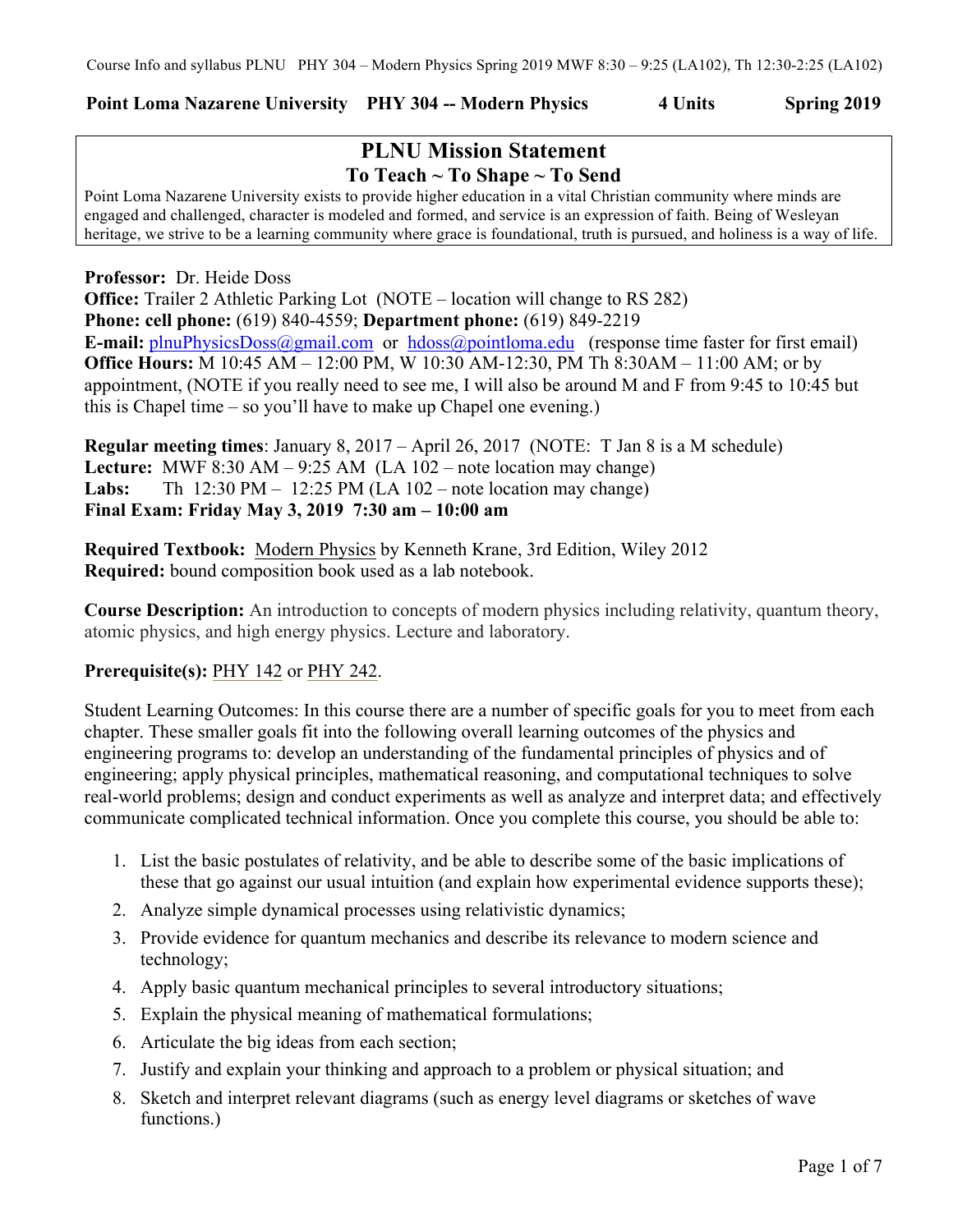**Labs:** Weekly lab meetings will provide hands-on experience of topics from class and important experiments in modern physics. You will be developing a lab technique, furthering your understanding and operation of lab equipment, applying data analysis techniques, and learning to better communicate findings. Labs will be preformed in pairs. Some lab reports will require each individual's write up, others will be co-authored by group members. Labs are 25% of your total grade.

You must carry out and turn in lab reports for ALL assigned labs in order to pass the class.

**Preclass Assignments:** Each day of class there will questions to answer electronically. These will be due by 11:00 PM the night before class. Your responses to the pre-class questions are graded as follows:  $2 =$ demonstrates reading of material and thinking about material;  $1 =$  room for improvement;  $0 =$ unsatisfactory. Pre-class comprises 5% of your grade. Preclass assignments on a test day are part of the review for the exam.

**Homework:** Problems will be assigned throughout the course, and is essential to your learning the material. Problems in this course are largely analytic but will be complemented at times with computational methods. Problems should be worked neatly in clear logical steps. Solutions should be clear enough that one of your peers could easily follow what you did if they had not worked the problem before. Homework comprises 10% of your grade. HW sets are due at the beginning of class and will not be accepted late.

**Classwork:** Classwork cannot be made up. Any grade given for classwork may be embedded in the HW grade, the preclass grade, or lab grade depending on which category it best fits with.

**Collaboration:** Scientists and engineers collaborate, and I expect and encourage you to collaborate with your peers while working on homework and labs, however your work should be your own. The guideline is that you should have no trouble explaining or repeating the work you turn in. No homework solutions should look identical.

Late Work: Late work will not be accepted unless there is a documented emergency. Assignments are due as noted on the syllabus, in class, and on Canvas. Incompletes are only assigned in extremely unusual circumstances.

#### **You must take ALL the exams AND the final in order to pass the class.**

**Exams:** There will be four in-class exams during the semester, each worth 10% of your grade. Exams make a total of 40% of your grade. You must take all exams to pass the course.

**Missed Exam Policy:** No make-up exams are allowed except for warranted circumstances. Arrangements must be made with me as soon as possible.

**Final Exam** - **Friday May 3, 2019 7:30 am – 10:00 am:** The final exam date and time is set by the university at the beginning of the semester and may not be changed by the instructor. This schedule can be found on the university website and in the course calendar. No requests for early examinations will be approved. Only in the case that a student is required to take three exams during the same day of finals week, is an instructor authorized to consider changing the exam date and time for that particular student.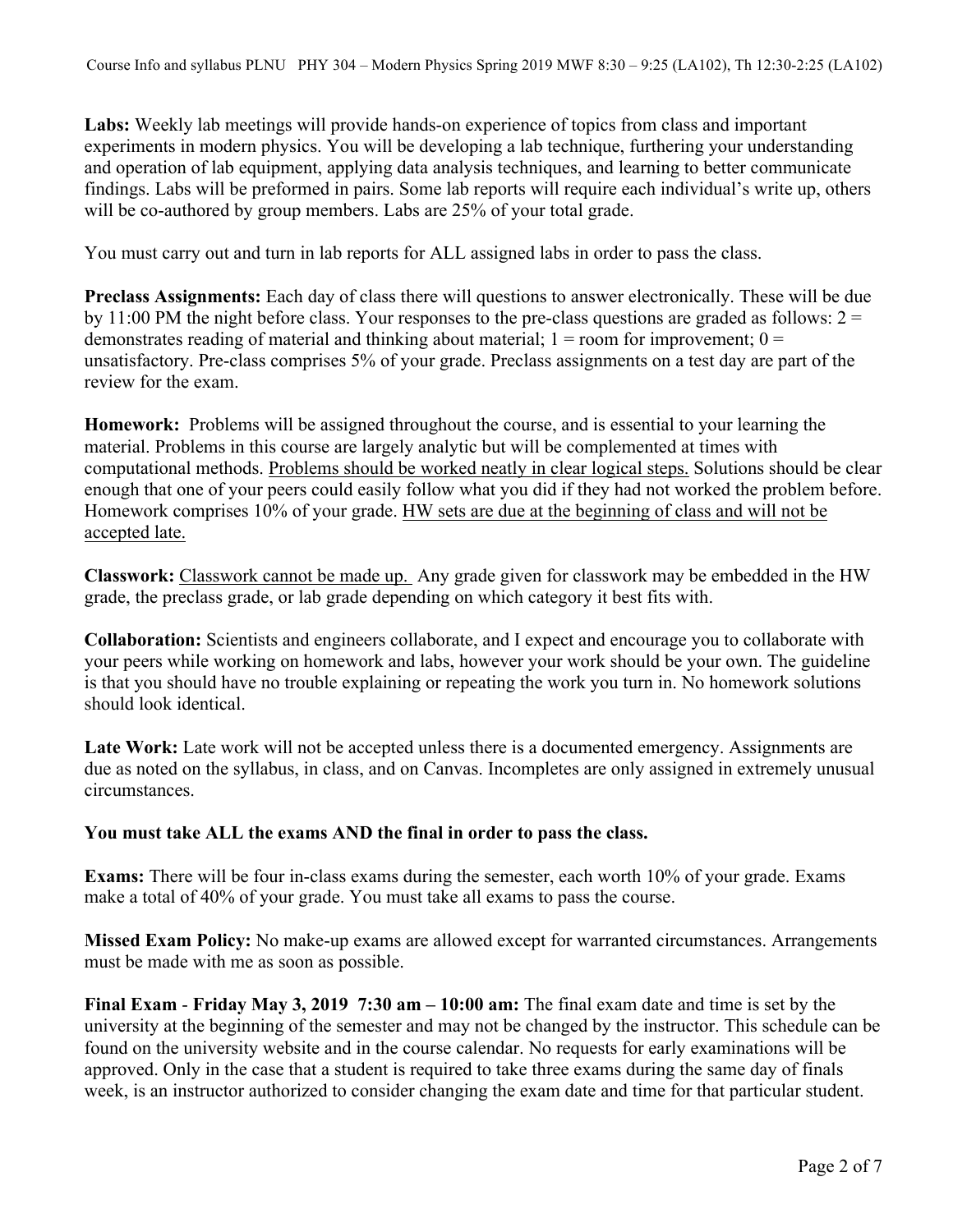The final is set for **Friday May 3, 2019 7:30 am – 10:00 am.** Successful completion of this class requires taking the final examination **on its scheduled day**. The final examination schedule is posted on the Class Schedules site. No requests for early examinations or alternative days will be approved. The final exam is worth 20% of your grade.

| Component   | Weight                    |
|-------------|---------------------------|
| Pre-Class   | 5%                        |
| Homework    | 10%                       |
| Lab         | 25%                       |
| Tests $(4)$ | 40%<br>(equally weighted) |
| Final Exam  | 20%                       |

**Course Grade:** The points you receive during the course are weighted accordingly:

The grade you earn in this course is based on the following scale:

| ----     |                  |           |             |          |                 |           |           |           |           |           |
|----------|------------------|-----------|-------------|----------|-----------------|-----------|-----------|-----------|-----------|-----------|
| A        | A-               | B+        | B           | $B-$     |                 | ◡         |           |           |           |           |
| $S \geq$ | 91.5             | 89.5      | 86.5        | 81.5     | 79.5            | 76.5      | 71.5      | 69.5      | 66.5      | 61.5      |
| 91.5     | $>\!\!S\!\!\geq$ | $>S \geq$ | $>S^{\geq}$ | $>S\geq$ | >S <sub>2</sub> | $>S \geq$ | $>S \geq$ | $>S \geq$ | $>S \geq$ | $>S \geq$ |
|          | 89.5             | 86.5      | 81.5        | 79.5     | 76.5            | 71.5      | 69.5      | 66.5      | 61.5      | 59.5      |

## **Department Mission:**

The Physics and Engineering Department at PLNU provides strong programs of study in the fields of Physics and Engineering. Our students are well prepared for graduate studies and careers in scientific and engineering fields. We emphasize a collaborative learning environment, which allows students to thrive academically, build personal confidence, and develop interpersonal skills. We provide a Christian environment for students to learn values and judgment, and pursue integration of modern scientific knowledge and Christian faith.

## **PLNU Attendance and Participation Policy:**

Attendance is expected at each class session. In the event of an absence you are responsible for the material covered in class and the assignments given that day.

Regular and punctual attendance at all classes is considered essential to optimum academic achievement. If the student is absent from more than 10 percent of class meetings, the faculty member can file a written report, which may result in de-enrollment. If the absences exceed 20 percent, the student may be deenrolled without notice until the university drop date or, after that date, receive the appropriate grade for their work and participation. See

http://catalog.pointloma.edu/content.php?catoid=24&navoid=1581#Class\_Attendance in the Undergraduate Academic Catalog.

## **Class Enrollment:**

It is the student's responsibility to maintain his/her class schedule. Should the need arise to drop this course (personal emergencies, poor performance, etc.), the student has the responsibility to follow through (provided the drop date meets the stated calendar deadline established by the university), not the instructor. Simply ceasing to attend this course or failing to follow through to arrange for a change of registration (drop/add) may easily result in a grade of F on the official transcript.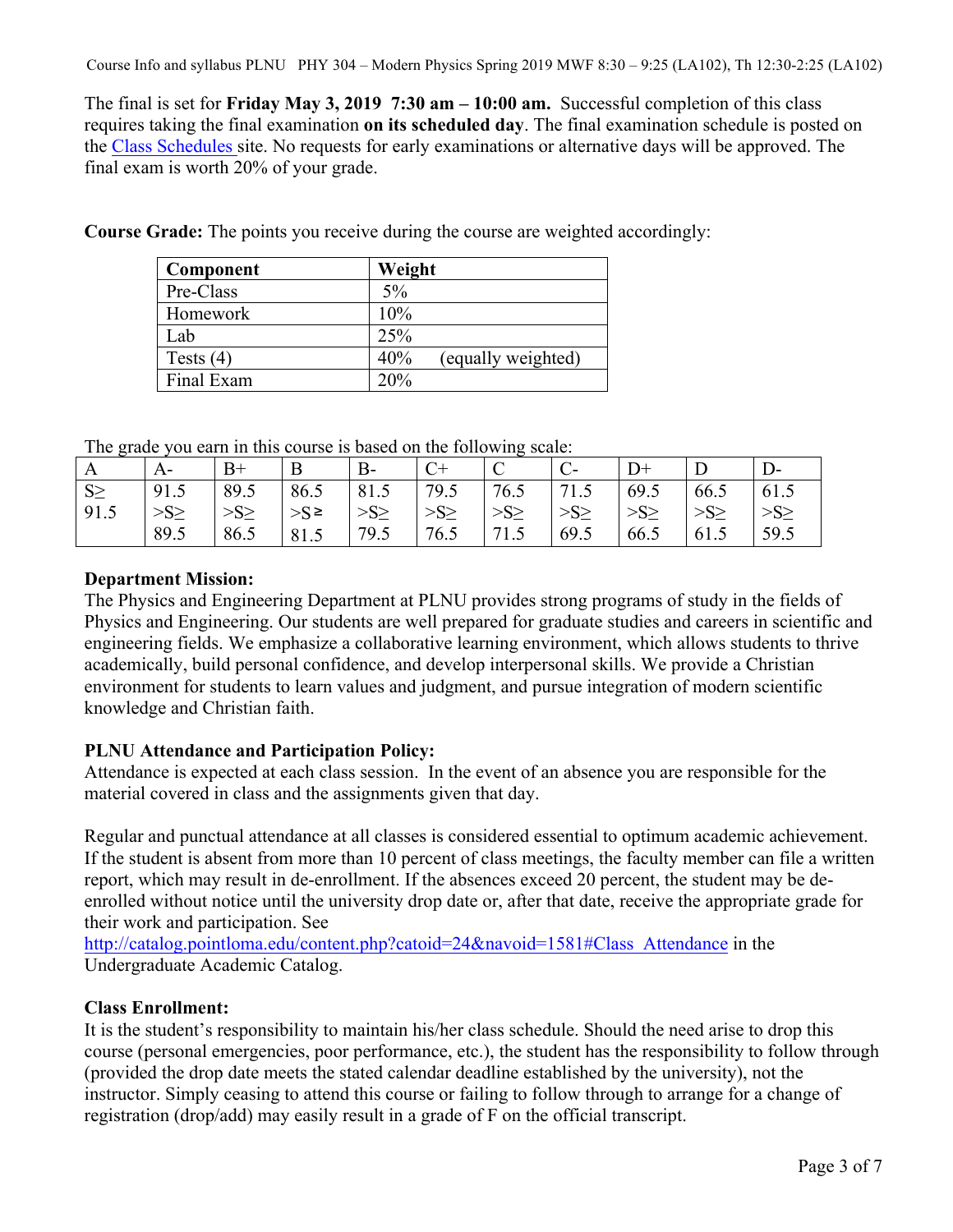Course Info and syllabus PLNU PHY 304 – Modern Physics Spring 2019 MWF 8:30 – 9:25 (LA102), Th 12:30-2:25 (LA102)

#### **Academic Accommodations:**

While all students are expected to meet the minimum standards for completion of this course as established by the instructor, students with disabilities may require academic adjustments, modifications or auxiliary aids/services. At Point Loma Nazarene University (PLNU), these students are requested to register with the Disability Resource Center (DRC), located in the Bond Academic Center. (DRC@pointloma.edu or 619-849-2486). The DRC's policies and procedures for assisting such students in the development of an appropriate academic adjustment plan (AP) allows PLNU to comply with Section 504 of the Rehabilitation Act and the Americans with Disabilities Act. Section 504 (a) prohibits discrimination against students with special needs and guarantees all qualified students equal access to and benefits of PLNU programs and activities. After the student files the required documentation, the DRC, in conjunction with the student, will develop an AP to meet that student's specific learning needs. The DRC will thereafter email the student's AP to all faculty who teach courses in which the student is enrolled each semester. The AP must be implemented in all such courses.

If students do not wish to avail themselves of some or all of the elements of their AP in a particular course, it is the responsibility of those students to notify their professor in that course. PLNU highly recommends that DRC students speak with their professors during the first two weeks of each semester about the applicability of their AP in that particular course and/or if they do not desire to take advantage of some or all of the elements of their AP in that course.

#### **Credit Hour:**

In the interest of providing sufficient time to accomplish the stated course learning outcomes, this class meets the PLNU credit hour policy for any 4 unit class delivered over 15 weeks. Specific details about how the class meets the credit hour requirements can be provided upon request.

#### **Copyright Protected Materials:**

Point Loma Nazarene University, as a non-profit educational institution, is entitled by law to use materials protected by the US Copyright Act for classroom education. Any use of those materials outside the class may violate the law.

## **PLNU Academic Honesty Policy:**

Students should demonstrate academic honesty by doing original work and by giving appropriate credit to the ideas of others. Academic dishonesty is the act of presenting information, ideas, and/or concepts as one's own when in reality they are the results of another person's creativity and effort. A faculty member who believes a situation involving academic dishonesty has been detected may assign a failing grade for that assignment or examination, or, depending on the seriousness of the offense, for the course. Faculty should follow and students may appeal using the procedure in the university Catalog. See http://catalog.pointloma.edu/content.php?catoid=24&navoid=1581#Academic\_Honesty for definitions of kinds of academic dishonesty and for further policy information.

**FERPA Policy:** In compliance with federal law, neither PLNU student ID nor social security number should be used in publicly posted grades or returned sets of assignments without student written permission. This class will meet the federal requirements by distributing grades and papers individually. Also, in compliance with FERPA, you will be the only person given information about your progress in this class unless you have designated others to receive it in the "Information Release" section of the student portal. See Policy Statements in the undergrad academic catalog.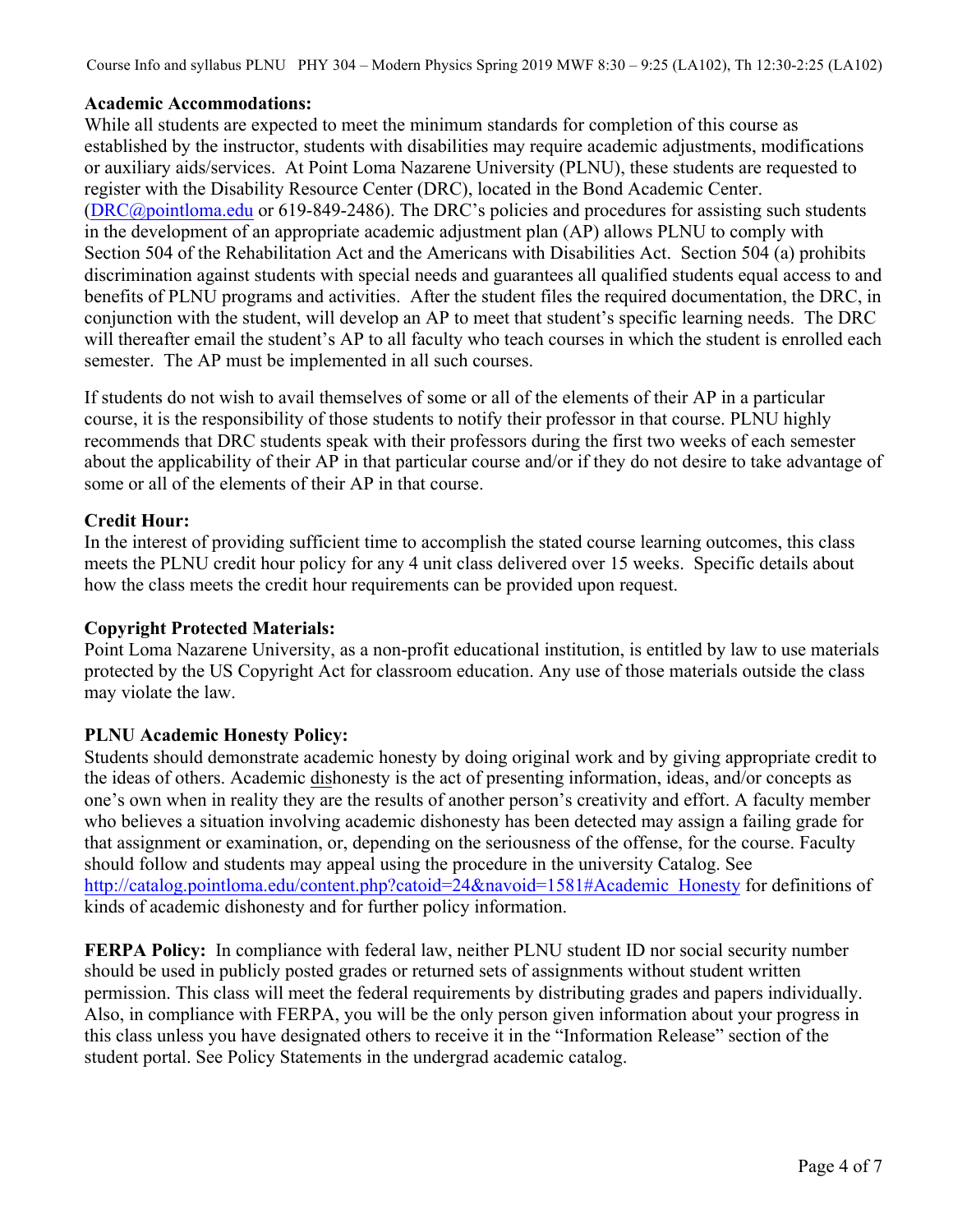# **Tentative Syllabus – subject to updates Note: time spent outside of class should be ≈ 3 hours per credit hour per week.**

| <b>Date</b>                   | <b>Topics and Readings</b>                                                                  | <b>Assignments due</b>               | Labs (Th)                                                                          |
|-------------------------------|---------------------------------------------------------------------------------------------|--------------------------------------|------------------------------------------------------------------------------------|
| 1/8/19<br>$T = M$<br>schedule | Intro; Classical Physics and its<br>limitations Ch 1.1-1.4                                  | pre-class1<br>(due $1/8/2019$ 11 PM) |                                                                                    |
| 1/9/19<br>W                   | Intro; Classical Physics and its<br>limitations Ch 1.1-1.4<br>Special Relativity Ch 2.1-2.2 | pre-class 2 due $(1/8 11)$<br>PM     | Th 1/10/19<br>Lab 1: Intro to Lab,<br>Working with data<br>Uncertainty.            |
| 1/11/19<br>$\boldsymbol{F}$   | Special Relativity Ch 2.3-2.4                                                               | pre-class 3<br>HW <sub>1</sub>       |                                                                                    |
| 1/14/19<br>M                  | Special Relativity Ch 2.5-2.6<br>Group Work: Special Relativity<br>Exercise                 | pre-class 4                          | Th 1/19/19<br>Lab 2: Intro to LaTeX<br>Intro to Lab Write-Ups,<br>Michelson Morley |
| 1/16/19<br>W                  | Special Relativity Ch 2.7-2.9                                                               | pre-class 5                          |                                                                                    |
| 1/18/19<br>$\boldsymbol{F}$   | Ch 3.1-3.3                                                                                  | pre-class 6<br>HW <sub>2</sub>       |                                                                                    |
| 1/21/19<br>M                  | No Classes -<br><b>Martin Luther King Day</b>                                               |                                      |                                                                                    |
| 1/23/19<br>W                  | Particle like properties of EM<br>radiation Ch 3.1-3.3                                      | pre-class 7                          | Th 1/24/19<br>Lab 3: Lab Write-Ups,<br>Michelson Morley                            |
| 1/25/19<br>F                  | Particle like properties of EM<br>radiation Ch 3.4-3.6                                      | pre-class 8<br>HW 3 due              |                                                                                    |
| 1/28/19<br>M                  | Wavelike properties of particles<br>Ch 4.1-4.2                                              | pre-class 9                          |                                                                                    |
| 1/30/19<br>W                  | Wavelike properties of particles<br>Ch 4.3-4.4                                              | pre-class 10                         | Th 1/31/19<br>Lab 4: Michelson Morley                                              |
| 2/1/19<br>F                   | Wavelike properties of particles<br>Ch 4.5-4.7                                              | pre-class 11<br>HW <sub>4</sub>      |                                                                                    |
| 2/4/19<br>M                   | Review and catch up<br>--de Broglie worksheet?                                              | pre-class 12                         |                                                                                    |
| 2/6/19<br>W                   | Exam 1 (Chapters 2-4)                                                                       | pre-class 13 (review)                | Th 2/7/19<br>Lab 5: Lab Rotations                                                  |
| 2/8/19<br>F                   | Schrödinger's Equation Ch 5.1-5.3                                                           | pre-class 14<br>HW <sub>5</sub>      |                                                                                    |
| 2/11/19<br>M                  | Schrödinger's Equation Ch 5.4                                                               | pre-class 15                         |                                                                                    |
| 2/13/19<br>W                  | Schrödinger's Equation Ch 5.5-5.6<br>--Schrödinger Worksheet?                               | Pre-class 16                         | Th 2/14/19<br>Lab 6: Lab Rotations                                                 |
| 2/15/19<br>$\boldsymbol{F}$   | Rutherford-Bohr Model Ch 6.1-6.3                                                            | pre-class 17<br>HW <sub>6</sub>      |                                                                                    |

Pre-class assignments due on Canvas by 11:00 PM the night before class; HW due every Friday 8:30AM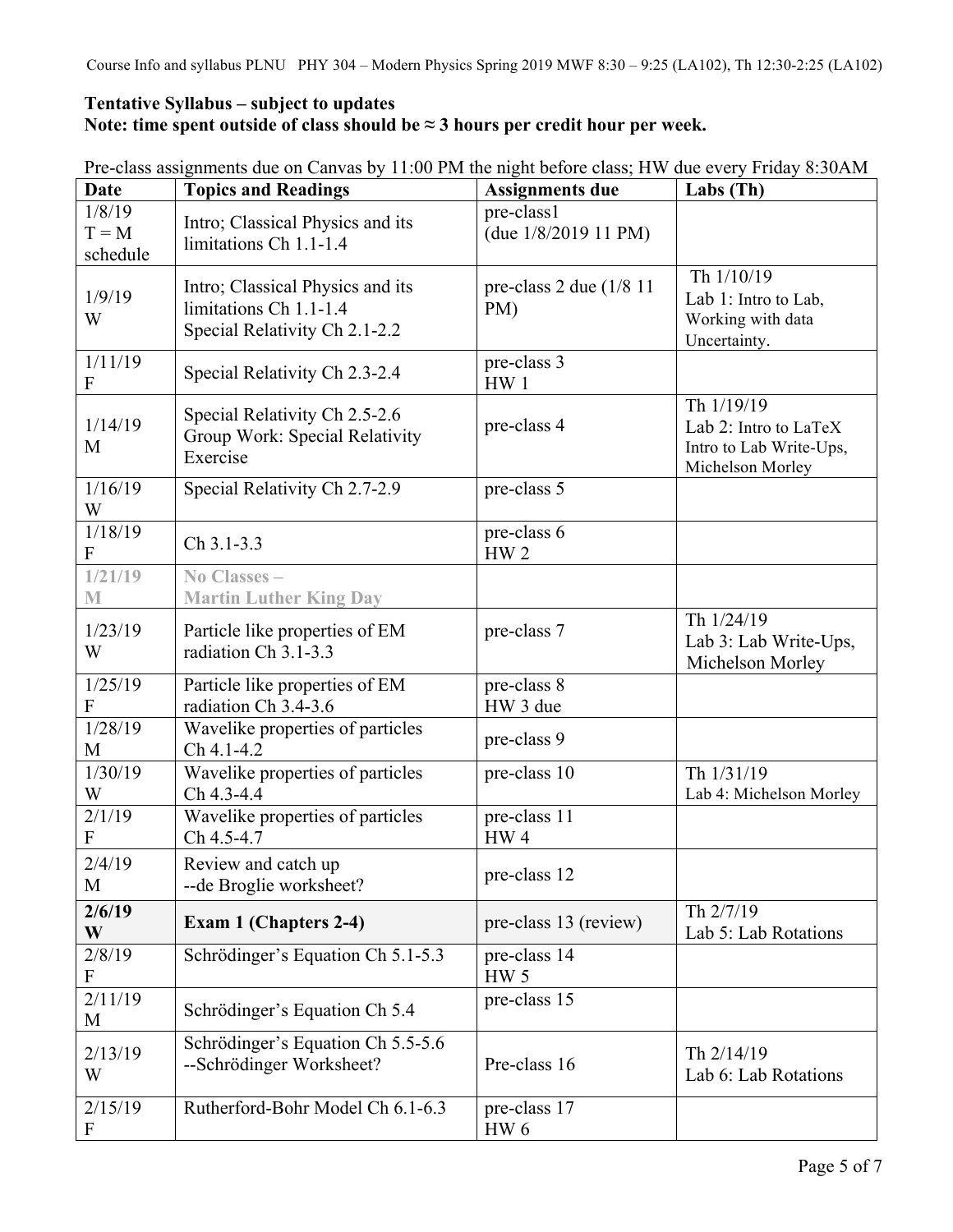| <b>Date</b>                 | <b>Topics and Readings</b>                                      | <b>Assignments</b>                       | Labs (Th)                             |
|-----------------------------|-----------------------------------------------------------------|------------------------------------------|---------------------------------------|
| 2/18/19<br>M                | Rutherford-Bohr Model Ch 6.4-6.6                                | pre-class 18                             |                                       |
| 2/20/19<br>W                | Rutherford-Bohr Model Ch 6.6-6.8                                | pre-class 19                             | Th 2/21/18<br>Lab 7: Lab Rotations    |
| 2/22/19<br>$\boldsymbol{F}$ | Hydrogen atom Ch 7.1-7.3                                        | pre-class 20<br>HW 7 due                 |                                       |
| 2/25/19<br>M                | Hydrogen atom Ch 7.4-7.5                                        | pre-class 21                             |                                       |
| 2/27/19<br>W                | Hydrogen atom Ch 7.6-7.9                                        | pre-class 22                             | Th 2/28/19<br>Lab 8: Lab Rotations    |
| 3/1/17<br>$\boldsymbol{F}$  | Exam 2 (Ch 5-7)                                                 | pre-class 23 (review)<br>HW <sub>8</sub> |                                       |
| $3/4 - 8/19$                | <b>No Classes - Spring Break</b>                                |                                          |                                       |
| 3/11/19<br>M                | Many-electron atoms Ch 8.1-3<br>(Mid semester grades)           | pre-class 24                             |                                       |
| 3/13/19<br>W                | Many-electron atoms Ch 8.4-5<br>mid semester grades distributed | pre-class 25                             | Th 3/14/19<br>Lab 9: Lab Rotations    |
| 3/15/19<br>F                | Many-electron atoms Ch 8.6-7; 9.1                               | pre-class 26<br>HW 9 due                 |                                       |
| 3/18/19<br>M                | Molecular Structure Ch 9.2-9.3                                  | pre-class 27                             |                                       |
| 3/20/19<br>W                | Molecular Structure Ch 9.4-9.6                                  | pre-class 28                             | Th $3/21/19$<br>Lab 10: Lab Rotations |
| 3/22/19<br>F                | Statistical physics Ch 10.1-10.3                                | pre-class 29<br><b>HW10</b>              |                                       |
| 3/25/19<br>M                | Statistical physics Ch 10.4-10.7                                | pre-class 30                             |                                       |
| 3/27/19<br>W                | Exam 3 (Ch 8-10)                                                | pre-class 31                             | Th 3/29/19<br>Lab 11: Lab Rotations   |
| 3/29/19<br>$\mathbf{F}$     | Solid State Ch 11.1-11.4.4                                      | pre-class 32<br>HW 11                    |                                       |
| 4/1/19<br>M                 | Solid State Ch 11.4-11.8                                        | pre-class 33                             |                                       |
| 4/3/19<br>W                 | Nuclear structure and radioactivity<br>Ch 12.1-12.5             | pre-class 34                             | Th 4/4/19<br>Lab 12: Lab Rotations    |
| 4/5/19<br>F                 | Nuclear structure and radioactivity<br>Ch 12.6-12.9             | pre-class 35<br><b>HW12</b>              |                                       |
| 4/8/19<br>M                 | Nuclear structure and radioactivity<br>Ch 12.6-12.10            | pre-class 36                             |                                       |
| 4/10/19<br>W                | Elementary Particles Ch 14.1-3                                  | pre-class 37                             | Th 4/11/19<br>Lab 13: Lab Rotations   |
| 4/12/19<br>${\bf F}$        | Elementary Particles Ch 14.4-6                                  | pre-class 38<br><b>HW13</b>              |                                       |
| 4/15/19<br>M                | Elementary Particles Ch 14.6-8                                  | pre-class 39                             |                                       |
| 4/17/19<br>W                | Review                                                          | pre-class 40 (review)<br><b>HW 14</b>    |                                       |